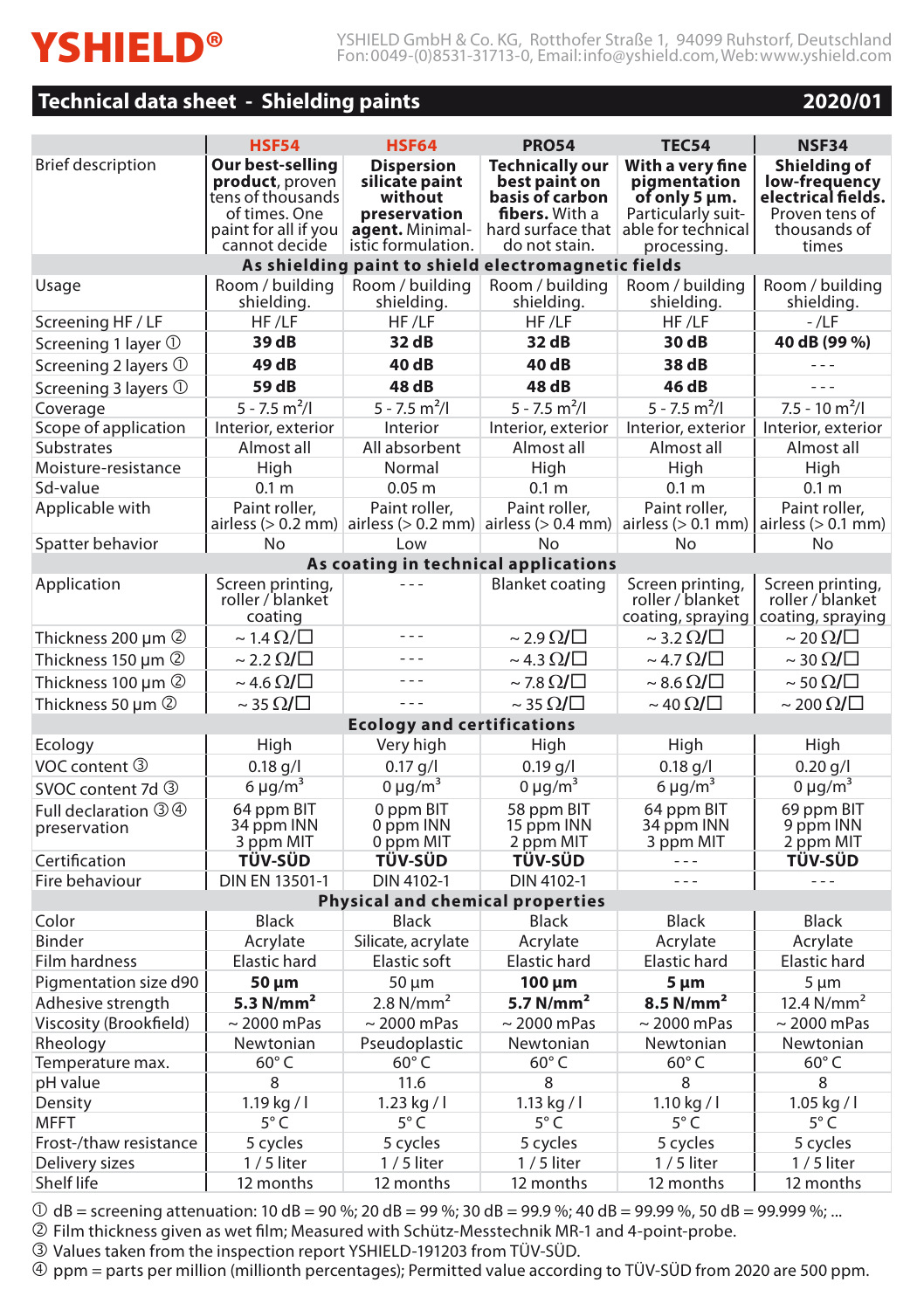# **Product features**

#### **Intended use**

**Electro-conductive base coatings to shield high-frequency electromagnetic fields** and/or low-frequency electric fields. Low-frequency magnetic fields are not shielded.

# **Area of application**

**Walls and ceilings**: Unlimited possible. You will find the suitability for interior or exterior application in the table on the first page.

**Floor areas:** ● Loose or floating floor coverings (carpets, laminate, etc.) can be laid directly onto the shielding paints. Pay attention, that the shielding paints are not damaged! ● In case of glued floor coverings (carpets, cork, laminate, etc.) the shielding paints have to be aftertreated with our primer GK5 to improve the adhesion. ● We advise against bonding e.g. real-wood parquets.

**Under plaster**: Due to high adhesive tensile strenghts applicable directly under pure organic plasters.

# **Corrosion resistance**

All shielding paints don´t contain metal particles. Based on carbons they are long-term durable and not oxidizing.

# **Ready for 5G**

Our shielding paints have an almost linear screening attenuation for a very large frequency range including both 5G frequency spectrums FR1 (600 MHz - 6 GHz) and FR2 (24 GHz - 40 GHz).

#### **Safety up to 40 GHz**

We have a professional EMC-laboratory according to various standards up to 40 GHz on site. You'll find the measuring curves and reports from 40/600 MHz - 40 GHz in the internet on the corresponding product pages.

#### **No nanotechnology**

Our shielding paints are developed in accordance with strict ecological criteria. We use the carbon black with the lowest emission possible on the market and untreated natural graphite. We consciously do not use graphene, a nanomaterial where the hazard potential is still completely unknown.

# **TÜV-SÜD certification**

We have our shielding paints **HSF54, HSF64, PRO54 and NSF34** monitored by TÜV-Süd. The **production process** including **quality control**, **emission behaviour** and economical use of **preserving agents** is subject to monitoring.



# **Safe material handling**

#### **Safety notes**

All paints have a high coloring capability, so please proceed with care. Wipe off stains immediately with damp cloth. Do not let stains dry up. Do not inhale spray mist! Absolutely make sure, that all areas are well ventilated during use and drying time. Do not eat, drink or smoke during painting! Rinse thoroughly immediately after skin or eye contact!

# **VOC-content**

**Please refer to the table on the first page.** The EU limit value for cat. A/a is 30g/l (by 2010).

#### **Ingredients**

**HSF54:** Water, natural graphite, pure acrylics dispersion, carbon black, additives, preservative (BIT, INN, MIT).

**HSF64:** Water, potassium silicate, natural graphite, carbon black, pure acrylics dispersion, additives, NO preservation agent.

**PRO54:** Water, pure acrylics dispersion, carbon fibers, natural graphite, carbon black, additives, preservative (BIT, INN, MIT).

**TEC54:** Water, natural graphite, pure acrylics dispersion, carbon black, additives, preservative (BIT, INN, MIT).

**NSF34:** Water, pure acrylics dispersion, carbon black, natural graphite, additives, preservative (BIT, INN, MIT).

#### **Preservative**

If stated above, the shielding paint contains BIT (1,2-Benzisothiazolin-3-on), INN (Zink-Pyrithion) and MIT (2-Methyl-4-isothiazolin-3-on) for preservation. Zink-Pyrithion (INN) is a safe replacement for MIT, that is by legislature subject to labeling from 2020 over 15 ppm. Advisory service for allergic persons under telephone number 0049-(0)8531-31713-0.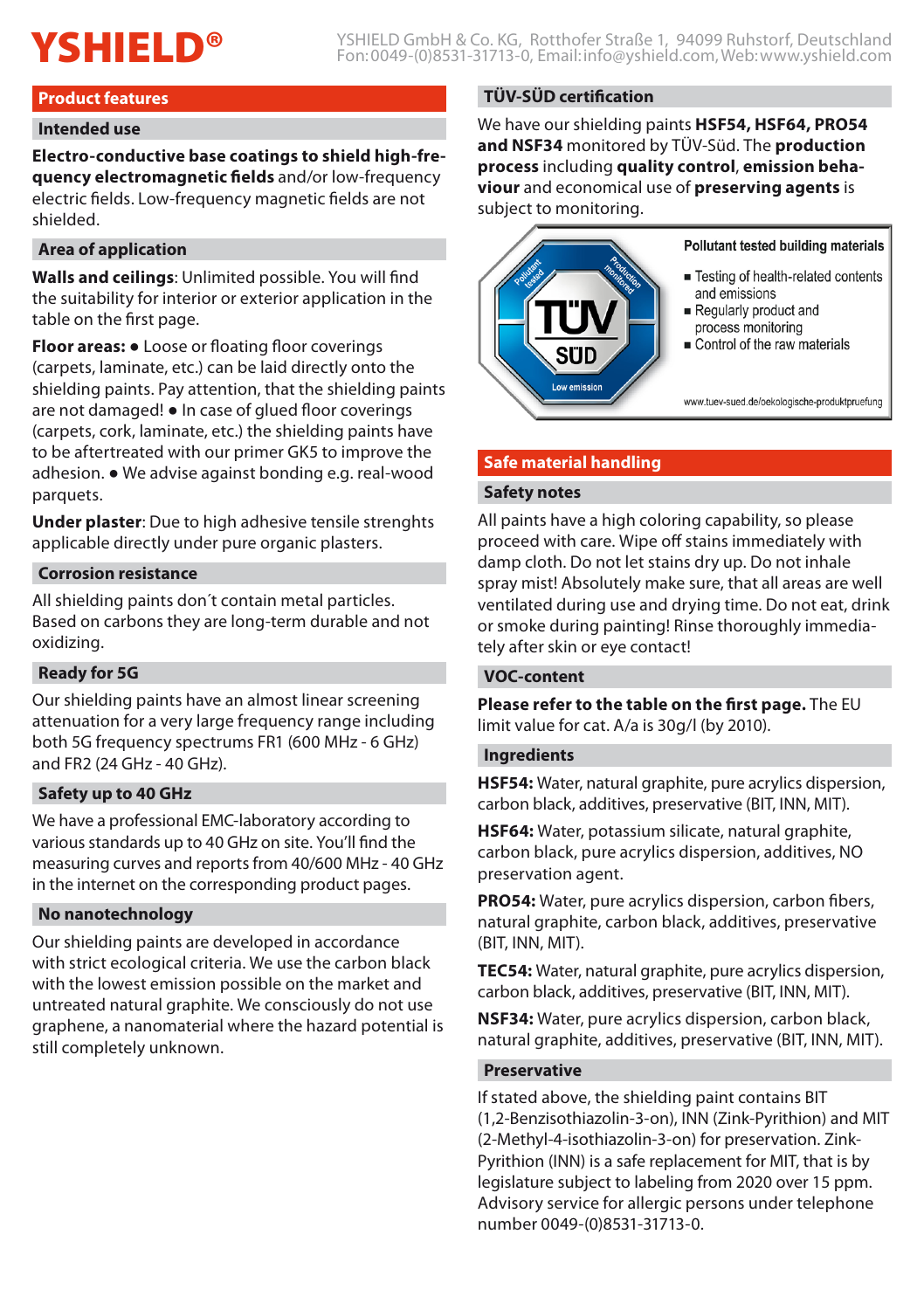# **Grounding**

#### **Grounding regulation**

Large area shieldings executed with shielding materials are no electrical equipment but "new conductive parts" according to IEV 826-03-03 or IEV 195-06-11 and thereby a new method of DIN VDE 0100-100:2009-06. By connecting the material(s) to the potential equalization they are an inherent part of the electrical system. Generally accepted rules of technology have to be respected.

# **According to the latest state of technology it is important to distinguish between protective equipotential bonding and functional equipotential**

**bonding (FEB).** The protective equipotential bonding (green/yellow cable) is a protective measure and ensures, in the event of contact voltage, the immediate action of safety devices (e.g. line safety switch). The function of the functional equipotential bonding (transparent cable)is the reduction of emission of low frequency electrical fields on large area shieldings (i.e. prevention of leaking electrical field).

# **Grounding accessories**

To obtain an accurate grounding, we exclusively recommend our grounding accessories. For interior use: Grounding plate GW or GB in combination with grounding strap EB2. For exterior use: Grounding plate GE. **Please find more information in our "Technical data sheet - Grounding".**

#### **Processing**

#### **Interior approach**

● Prepare the underground with our primer GK5. ● Drill holes for the grounding plate. • The grounding strap has to be applied uninterrupted in one piece through all surfaces to be painted, as stated in our grounding instructions sheet. ● Apply the shielding paint in one or two layers, depending on the favored shielding attenuation. Apply second coat of shielding paint to the area where the grounding plate will be mounted. • Allow the paint 24 hours to dry. ● Fix the grounding plate.

● For further procedure references please follow up at subitem "Final coat".

#### **Exterior approach**

● Prepare the underground with our primer GK5. • Level out the mounting surface for the grounding plate. ● Drill holes for the grounding plate. ● Apply the shielding paint in one or two layers, depending on the favored shielding attenuation. Apply second coat of shielding paint to the area where the grounding plate will be mounted. ● Allow the paint 24 hours to dry. ● Fix the grounding plate and glue the top cover. ● For further procedure references please follow up at subitem "Final coat".

#### **Application temperature**

Minimum application temperature: 5°C / 41°F. This temperature also counts for the drying time!

#### **Underground**

**PRO54, HSF54, TEC54, NSF34:** Excellent adhesion on almost all undergrounds like emulsion paints, dry construction boards, wallpaper, cement, plaster, masonry, wood, many plastics, etc.

**HSF64:** Good adhesion on all absorbent undergrounds. Important: With potassium silicate as ingredient not applicable on gypsum based undergrounds.

**Common:** The underground needs to be solid, clean, degreased and dry. Absorbent or porous surfaces must be prepared with a primer. Old coats of paint or old wallpapers which can be etched with water, should be removed.

#### **Priming coat**

Absorbent or porous surfaces necessarily must be prepared with our primer GK5. In case of not using a primer, the binding agent will infiltrate together with the water in the substrate. In addition, this will lead to an aggravation of the physical characteristics of the shielding paints. **Optical control:** Paint a small test area and let dry. When the surface is silver shimmering, the underground is too absorbent. When the surface is pure black, the underground is adequately primed.

#### **Preparation**

The conductive particles deposit on the bottom of the paint container. **Shake the paint container well and mix it thoroughly after opening with an electrical paint stirrer for at least one minute.** For our 1-liter bins please use our stirrer AR40.

#### **Compatibility**

All shielding paints are ready for use. **Never mix with water or other coating materials.**

#### **Application**

● Use a first-class paint roller with a pile height of 10-13 mm. To achieve a constant high attenuation, it is essential to apply the shielding paint with equal thickness, do not skip areas! Always soak the paint roller with the equal amount of paint and try to coat equal large surfaces with this amount! ● Limited usable are lacquerrollers, foam-rollers or brushes, as the coating often gets applied too thin for a good attenuation! ● Airless spraying is possible, please find the minimum hole sizes in the table on the first page. ● Application methods in technical coatings: Knife coating, dip-coating, roll application, etc.